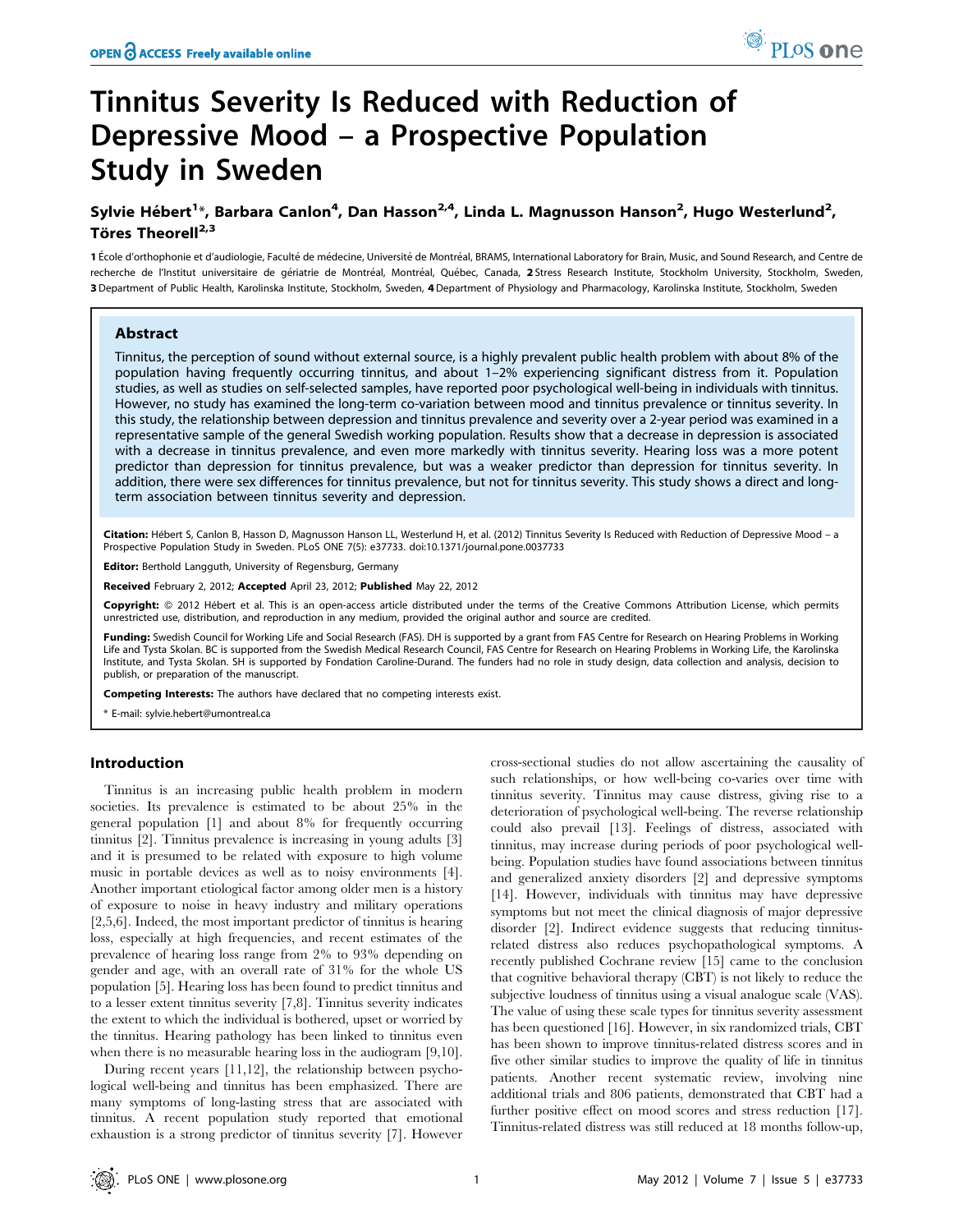although effect sizes decreased over time. Mood was not assessed beyond 12 months, and effect sizes varied substantially. In addition, it was not possible to know whether the positive effects of the therapy were due to a reduction in anxiety and/or depression symptoms since depression and anxiety measures were combined into a single mood construct. Nevertheless, there is some evidence that tinnitus severity and mood co-vary, at least over the short-term, although direct relationships or long-term assessments have not yet been reported.

The focus of the present study is to investigate the relationship between depression and tinnitus prevalence and severity. More specifically, the study is longitudinal and conducted on a representative sample of the general Swedish working population. It is therefore possible to examine the relationship between a twoyear change in depression score and a change in tinnitus or tinnitus severity during the same period. Our hypothesis was that an improvement in depression symptoms would be associated with an improvement in tinnitus prevalence and severity, and vice versa.

# Methods

#### Population

Respondents from the 2003 and 2005 Swedish Work Environment Survey (SWES) conducted biennially by Statistics Sweden (SCB) were invited to enroll in the Swedish Longitudinal Occupational Survey of Health (SLOSH) [18], which was initiated by the Stress Research Institute in 2006. These are subsamples of gainfully employed people and stratified by county, sex, citizenship, and inferred employment status. Data collection was conducted in April 2008. A total of 18,734 individuals were mailed self-completion questionnaires in 2008, out of which 11,441 (61%) responded. However, the present study use only 9,756 (52% of the sample) who were working at the time of the survey (the rest being retired, unemployed or otherwise working less than 30% of full-time). In 2010 the total response rate was 57%. Table 1 shows the numbers of subjects responding to different parts of the present study in 2006 and 2008. For the final prospective analyses, 6,215 individuals who had complete data from both 2008 and 2010 for all the variables in this study were included in the analyses:

Socioeconomic (SES) status in 2008 (SEK/year). The variable corresponding to SES was annual income (taken from the tax registry). This variable was markedly skewed and was subjected to n-logarithmic transformation that provided a perfect normal distribution (range after transformation 0–8.23). Adjustments were also made for age and sex.

Table 1. Characteristics of male and female participants.

Tinnitus in 2008 and 2010 (range 1–4). The single question for determining tinnitus was: Have you during the most recent time experienced sound in any of the ears, without there being an external source (so-called tinnitus) lasting more than five minutes? (No, Yes sometimes, Yes often, Yes all the time). This variable was slightly skewed (skewness 1.94 in 2008 and 1.90 in 2010). The questions about tinnitus were adapted from Davis [19] and Palmer et al. [20].

Tinnitus severity in 2008 and 2010 (range 1–4). The single item for determining tinnitus severity was: How much do you feel that the tinnitus sounds worry, bother or upset you? (Not at all, A little, Moderately, Severely). The questions about tinnitus were adapted from Davis [19]and Palmer et al. [20]. The tinnitus severity item was answered only by those who reported that they experienced tinnitus (skewness 0.36 in 2008 and 0.45 in 2010).

Depressive symptoms in 2008 and 2010 (range 6– 30). Depressive symptoms were measured with a brief subscale from the Hopkins Symptom Checklist [21]. This particular version was based upon clinical validity, and focused on the six items corresponding to the Hamilton Depression sub-scale  $HAM-D<sub>6</sub>$ [22]. Feeling blue? Feeling no interest in things? Feeling lethargy or low in energy? Worrying too much about things? Blaming yourself for things? Feeling everything is an effort? (last week;  $0 =$ not at all to  $4 =$  extremely). A sum score was used and it was nearly normally distributed (skewness 1.14 in 2008 and 1.19 in 2010).

Subjective hearing loss in 2008 and 2010 (range 0– 3). Subjective hearing loss was assessed with the question: How difficult is it for you to (without hearing aid) hear what is said in a conversation between several persons?  $(0 = not difficult at all$ to  $3 = \text{very difficult}$ . In this study, *subjective* hearing loss reflects difficulties in communicating. The question about hearing loss was derived from Statistics Sweden and has been used in several population studies (see for instance [1] 2010).

#### Statistical Analyses

Paired t-tests were conducted in order to assess possible changes in outcome variables between 2008 and 2010. Since all variables, explanatory as well as outcome, were close to normally distributed, multiple linear regressions were computed with all explanatory variables entered in one single step. Changes in depression and hearing loss were obtained by subtracting the 2008 scores from the respective depression and hearing loss 2010 scores. All the study variables have skewness estimates between  $-1.0$  and 1.2 which is regarded as acceptably close to normal distributions with one important exception, the tinnitus variable which has skewness 1.9 for both years, which could possibly give rise to error. However,

|                            | Men             |       |              |       | Women           |       |              |       |  |
|----------------------------|-----------------|-------|--------------|-------|-----------------|-------|--------------|-------|--|
|                            | 2008            |       | 2010         |       | 2008            |       | 2010         |       |  |
|                            | $M$ ( $\pm$ SD) | n     | $M (\pm SD)$ | n     | $M$ ( $\pm$ SD) | n     | $M (\pm SD)$ | n     |  |
| Age (20-70)                | 49.8 (11.5)     | 5,086 | 53.3(11.1)   | 3,778 | 48.7 (11.7)     | 6,355 | 51.8(11.3)   | 4,993 |  |
| Income (elog)              | 5.74 (0.50)     | 5,061 | 5.84 (0.49)  | 3,762 | 5.47 (0.49)     | 6,331 | 5.55 (0.52)  | 4,971 |  |
| <b>Tinnitus</b>            | 1.58 (0.98)     | 4,969 | 1.63(1.01)   | 3,735 | 1.35(0.75)      | 6,234 | 1.36(0.77)   | 4,919 |  |
| Tinnitus severity          | 2.14(0.82)      | 1,397 | 2.07(0.85)   | 1,348 | 2.15(0.78)      | 1,179 | 2.02(0.81)   | 1,223 |  |
| <b>Depression symptoms</b> | 11.08 (4.96)    | 4,365 | 10.51 (4.66) | 2,908 | 12.03 (5.45)    | 5,171 | 11.88 (5.37) | 3,821 |  |
| <b>Hearing loss</b>        | 0.65(0.73)      | 4,354 | 0.72(0.78)   | 3,699 | 0.56(0.70)      | 5,164 | 0.58(0.73)   | 4,886 |  |

doi:10.1371/journal.pone.0037733.t001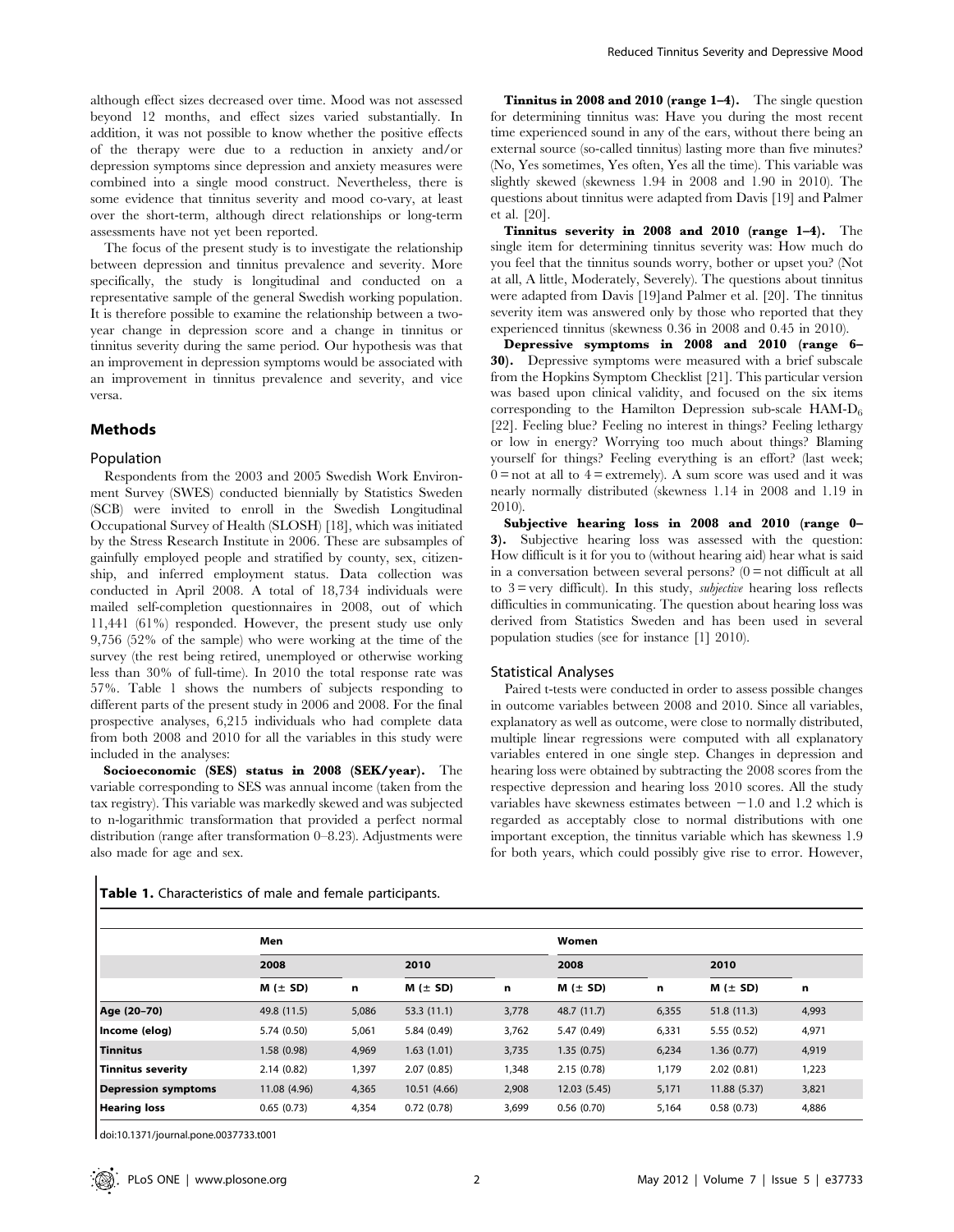we also tested an ordinal multiple logistic regression using an ordinal version of tinnitus in 2008 as explanatory and similarly an ordinal version of tinnitus 2010 as dependent variables. This analysis showed that the same variables came out as significant independent predictors for tinnitus in 2010 as in the multiple linear regression. For the tinnitus severity variable there was no such problem (skewness 0.36 in 2008 and 0.45 in 2010), and for simplicity we therefore use the same statistical model for both outcomes. We chose linear regression since this seems to provide an adequate albeit not perfect solution.

We first regressed tinnitus score in 2010 on sex, age, income (n log transformed), depression score in 2008, change in depression score from 2008 to 2010, hearing loss in 2008, change in hearing loss from 2008 to 2010, and tinnitus score in 2008. Restricting the analysis to only those who reported tinnitus in 2008, we then regressed tinnitus severity in 2010 on the same explanatory variables, except that tinnitus score in 2008 was replaced by tinnitus severity in 2008. The variable income was markedly skewed to the right (which is typical of this variable in population studies), with a small number of participants with a very high income. Since these participants could give rise to distortion in analyses including income this variable was transformed logarithmically.

The software JMP®, Version 9 (SAS Institute Inc., Cary, NC) was used for all statistical analyses. Significance level was set at  $p<0.05$ .

The Regional Research Ethics Committee in Stockholm (Ref no 2006/158-31) has approved the study. There was written consent from every participant and the committee perused the conditions of the study after which they gave their consent. No children or relatives participated.

# Results

The characteristics of the participants are presented in Table 1, which is based upon participants in each wave separately. All numbers (n) of respondents for each variable (divided into men and women) are given in the table. The depression score decreased significantly in the population as a whole between 2008 and 2010 (paired samples t-test,  $t = 3.91$ ,  $p = 0.0001$ ,  $N = 6,340$ ). The tinnitus score, on the other hand, did not change significantly. During the two years there was a significant increase in the mean value for the self-rated hearing loss ( $t = 2.13$ ,  $p = 0.034$ ,  $N = 7,173$ ).

# Predictors of Tinnitus

Table 2 shows the results of a multiple linear regression analysis with tinnitus in 2010 as the dependent variable. The independent variables were: age, gender ( $m = 1$ ,  $f = 2$ ), income, tinnitus in 2008, depressive symptoms in 2008 and change in depressive symptoms from 2008 to 2010 as well as hearing loss in 2008 and change in hearing loss 2008–2010. The results demonstrated that sex (men have a higher prevalence of tinnitus) as well as baseline (2008) levels of tinnitus, depressive symptoms and hearing loss as well as change in depressive symptoms and hearing loss (2008–2010) were all statistically significant predictors of tinnitus in 2010. Age and income had no significant explanatory value. Analyses were then performed with men and women separately, yielding similar results to the combined model. The exception was that the predictive power of depressive symptom level in 2008 was statistically significant only in men  $(p = 0.039)$  but not in women  $(p= 0.137)$ . Since all other factors that were highly predictive in the combined model were sex-independent (all  $p<0.002$ ), we therefore present the results from the combined model. This model described 63% of the explained variance.

Table 3 is limited to participants with tinnitus and depicts the results of multiple regression analysis with tinnitus severity in 2010 as the dependent variable. The independent variables were: age, sex, income, tinnitus severity, depressive symptoms and hearing loss in 2008 and change in depressive symptoms and hearing loss (2008–2010). The results showed that tinnitus severity, depressive symptoms and hearing loss in 2008 as well as changes in depressive symptoms and hearing loss (2008–2010) were statistically significant predictors of tinnitus severity in 2010. Sex, age and income had no statistically significant explanatory value. Analyses were also performed with men and women separately. The results were very similar to the combined model, with the only observation that the predictive power of depressive symptom level in 2008 reached statistical significance only in women  $(p= 0.002)$  but not in men  $(p= 0.144)$ . All factors that were highly significant predictors in the combined model were also predictive for women and men separately (all  $ps<0.001$ ). Therefore we present the whole model, which describes 63% of the explained variance.

#### Discussion

The main finding of the present study is that, within a random sample of Swedish workers, depression co-varies with tinnitus prevalence and tinnitus severity over time. That is, a decrease in

|  |  |  |  |  |  |  | <b>Table 2.</b> Tinnitus score in 2010 as dependent variable in relation to predictors. |
|--|--|--|--|--|--|--|-----------------------------------------------------------------------------------------|
|--|--|--|--|--|--|--|-----------------------------------------------------------------------------------------|

|                                           | Standardized B | В        | SEM(B) | t     | p        | Chi square (p)   |
|-------------------------------------------|----------------|----------|--------|-------|----------|------------------|
| Intercept                                 |                | 0.801    | 0.113  | 7.06  | < 0.0001 |                  |
| $ $ Sex (m = 1, f = 2)                    | $-0.0315$      | $-0.056$ | 0.015  | 3.84  | 0.0001   | 12.80 (0.0003)   |
| Age (10 y)                                | $-0.0107$      | $-0.008$ | 0.007  | 1.10  | 0.27     | 2.65(0.104)      |
| Income 2008 (elog)                        | 0.0025         | 0.004    | 0.016  | 0.26  | 0.79     | 0.07(0.791)      |
| Depressive symptoms 2008                  | 0.0214         | 0.004    | 0.002  | 2.27  | 0.023    | 13.41 (0.0002)   |
| Change in depressive symptoms (2010-2008) | 0.0421         | 0.008    | 0.002  | 4.67  | < 0.0001 | 29.23 (0.0001)   |
| <b>Tinnitus score 2008</b>                | 0.7451         | 0.752    | 0.008  | 90.67 | < 0.0001 | 2982.96 (0.0001) |
| Hearing loss 2008                         | 0.1088         | 0.109    | 0.011  | 9.66  | < 0.0001 | 79.87 (0.0001)   |
| Change in hearing loss (2010-2008)        | 0.0577         | 0.088    | 0.013  | 6.88  | < 0.0001 | 36.48 (0.0001)   |

Multiple linear regression ( $n = 6,095$ ).

Adjusted  $r^2$  was 62.8%. Chi square and p values in the last column are obtained from ordinal logistic regression analysis.

 $(df = 3$  for tinnitus score in 2008 and  $df = 1$  for all other explanatory variables).

doi:10.1371/journal.pone.0037733.t002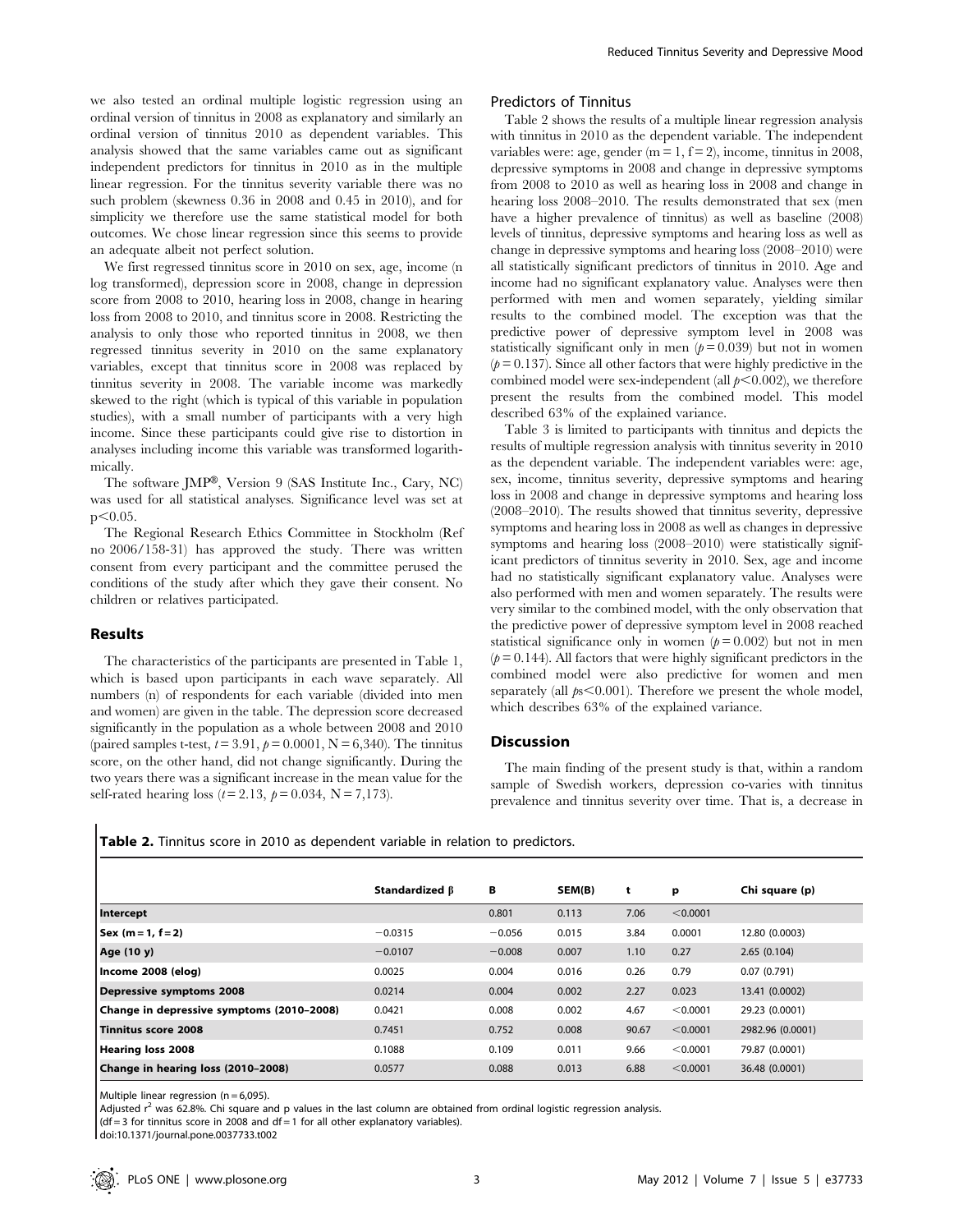Table 3. Tinnitus severity score in 2010 as dependent variable in relation to predictors.

|                                           | Standardized $\beta$ | в        | SEM(B) | t     | р        | Chi square (p)   |
|-------------------------------------------|----------------------|----------|--------|-------|----------|------------------|
| Intercept                                 |                      | 1.623    | 0.319  | 5.09  | < 0.0001 |                  |
| Sex (m = 1, f = 2)                        | $-0.0118$            | $-0.020$ | 0.039  | 0.51  | 0.61     | 0.218(0.641)     |
| Age (10 y)                                | $-0.0285$            | 0.020    | 0.021  | 0.93  | 0.63     | 2.197 (0.138)    |
| Income 2008 (elog)                        | $-0.0288$            | $-0.047$ | 0.047  | 0.99  | 0.98     | 1.021 (0.312)    |
| Depressive symptoms 2008                  | 0.0848               | 0.013    | 0.004  | 3.22  | 0.005    | 8.876 (0.003)    |
| Change in depressive symptoms (2010-2008) | 0.1324               | 0.023    | 0.004  | 5.24  | < 0.0001 | 27.138 (0.0001)  |
| Tinnitus severity score 2008              | 0.5027               | 0.523    | 0.025  | 20.74 | < 0.0001 | 385.95 (0.0001)  |
| Hearing loss 2008                         | 0.0406               | 0.196    | 0.026  | 7.59  | < 0.0001 | 144.874 (0.0001) |
| Change in hearing loss (2010-2008)        | 0.1030               | 0.148    | 0.032  | 4.66  | < 0.0001 | 17.698 (0.0001)  |

Multiple linear regression (n = 1,233). Adjusted  $r^2$  was 62.5%. Chi square and p values in the last column are obtained from ordinal logistic regression analysis (df = 3 for tinnitus score in 2008 and  $df = 1$  for all other explanatory variables).

doi:10.1371/journal.pone.0037733.t003

depression is associated with a decrease in tinnitus prevalence, and even more markedly with severity, over a two-year period. Hearing loss and change in hearing loss are stronger predictors than depressive symptoms and change in depressive symptoms for tinnitus prevalence. However, hearing loss is a much less important predictor than depressive symptoms for tinnitus severity. To our knowledge, this is the first study to show a direct and long-term association between tinnitus severity and depression.

Langguth and colleagues [23] have recently argued that there are common pathways in the pathophysiology of tinnitus (especially tinnitus-related distress) and depression. Therefore, it is unlikely that these disorders are co-morbid only by chance and that depression is a direct reaction to tinnitus. However, depressive symptoms will make the tinnitus-related handicap more pronounced. In addition, in both depression and tinnitus, personality factors such as neuroticism and traits such as anxiety can also be predisposing factors [24,25].

Tinnitus patients may not present signs of clinical depression, but rather a number of distress-related symptoms. Indeed, Ooms et al [26] found that the somatic depressive subscale of the Beck Depression Inventory II (BDI-II) [27] (not including the affective or cognitive subscales) predicted tinnitus severity. These authors challenged the idea that tinnitus is related to depression and instead proposed that the relationship between tinnitus handicap and depressive symptoms is a result of content overlap between the questionnaires BDI-II and the Tinnitus handicap inventory (THI). In our study, however, tinnitus severity and depression scores did not overlap. Tinnitus-related distress was assessed by a question related to somatic problems (i.e., How much do you feel that the tinnitus sounds worry, bother or upset you?), whereas depressive symptoms were assessed by questions mixing affective (e.g., Feeling blue? Feeling no interest in things? Blaming yourself for things) and somatic (e.g., Feeling lethargy or low in energy? Feeling everything is an effort?) items. Our study therefore does not support the idea that the association between depression and tinnitus severity is an artifact, but rather associated disorders that share core symptomatology or stem from a common etiology.

A recent study on 755 normal hearing individuals showed that tinnitus debut in older ages was more distressful than when the incidence occurred in younger ages [28]. Our population study could not corroborate this finding because data of the debut of tinnitus onset were not available. Furthermore, an effect of age on tinnitus prevalence or severity was not found. One explanation for this might be that our population was on the average below 50 years of age in 2008, and that the older age groups  $(>=50$  years), where prevalence rates of tinnitus typically increase with presbyacusis, were less represented here than in other studies.

Finally, another interesting finding of the present study was that sex predicted tinnitus prevalence, conditional on a number of other factors, but sex did not predict tinnitus severity. This finding is compatible with a recent population study showing a higher prevalence of frequent tinnitus in men than in women [2], and the reasons for this may be due to the higher prevalence of hearing loss in men compared to women. In contrast, hearing loss has a much less important role in tinnitus severity. For both men and women, the changes in depressive symptoms were predictive of tinnitus severity.

It is clear from our study that changes in depression and tinnitus scores are associated with each other and may be due to comorbidity. It is important to note that this is a population study and not a self-selected sample of tinnitus or depressive patients. Therefore, the results can be broadly generalized on a population level. Future studies are needed to assess possible clinical relevance on an individual level. This study suggests that depressive symptoms should be assessed in tinnitus patients and vice versa. While it may be more common to assess depressive symptoms in tinnitus patients, assessing tinnitus in depressive patients is uncommon. Finally, this study highlights the importance of comorbidity and its detrimental impact on tinnitus severity. Since the sound of tinnitus cannot be cured, our findings suggest that treating depressive symptoms, a significant tinnitus co-morbidity, should lead to a better quality of life by decreasing both depressive and tinnitus severity symptoms. Given the high prevalence of tinnitus, our study therefore is potentially a meaningful contribution to public health.

#### Author Contributions

Conceived and designed the experiments: BC DH SH TT. Analyzed the data: SH BC DH TT. Wrote the paper: SH BC DH HW LMH TT.